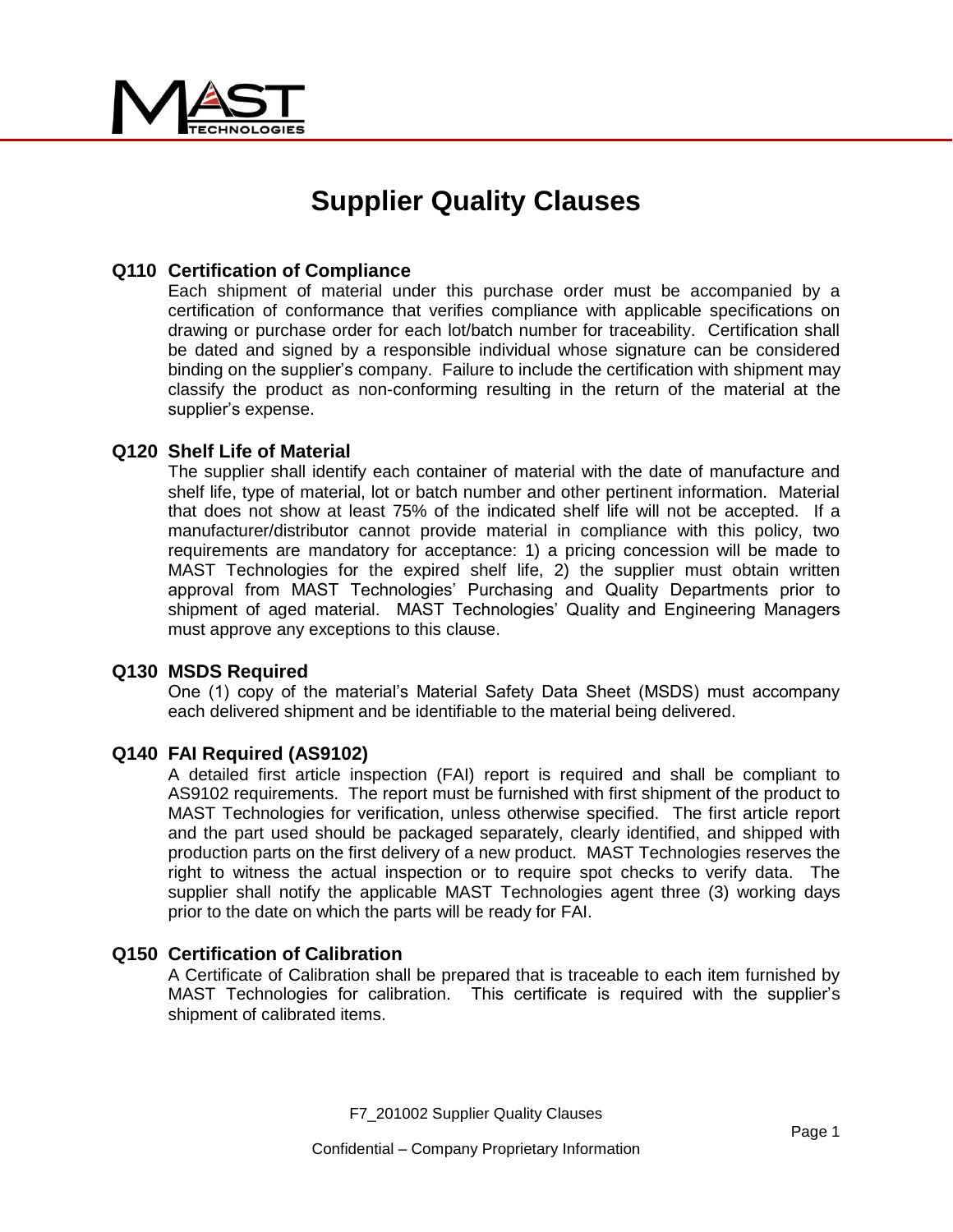

# **Q160 Certified Inspection Reports**

The supplier shall include with each shipment a certified inspection report that contains drawing, revision, inspection results for 100% of characteristics identified in the engineering drawing for the entire lot of parts being shipped and serial numbers (where applicable). The inspection report shall list the actual ranges of measured characteristics for that lot of parts only. Inspection records adequate to assure the quality level of production process shall be maintained by the supplier. Failure to include data with the supplier's shipment may classify the product as non-conforming, resulting in the return of the material at the supplier's expense.

## **Q170 Source Inspection**

MAST Technologies source inspection must be conducted at the supplier facility prior to shipment. When the PO items are ready for inspection, the supplier shall notify the MAST Technologies purchasing agent three (3) working days prior to the date on which the parts will be ready for source inspection. All non-conforming material or parts shall be properly segregated from the acceptable material or parts presented for source inspection. Drawings and/or other pertinent data as required by PO must be available to the MAST Technologies quality representative at the time the product is presented. Acceptance at source does not relieve the supplier from responsibility for the quality of delivered product.

## **Q180 Special Processing**

All special processing required via a government, ASTM, or MAST Technologies process specification shall be performed MAST Technologies approved suppliers only. It is the responsibility of the supplier to request and to ensure the supplier has and understands all required specifications. Should the prime supplier elect to subcontract special processing, the prime must receive written approval for the subcontractor selected prior to the processing of the items. All requirements of MAST Technologies imposed on the prime supplier shall be flowed down to the subcontractor by the prime. Each shipment must include a report/certification that includes the name and address of the processing source as well as a statement verifying that all required process certifications and chemical/physical test reports, as directed on the PO, are on file at the supplier's facility and/or have been provided with the shipment as required.

## **Q190 Non-conforming Product/Material**

All reference requirements including specifications and drawings shall be the latest revision in effect at the date the purchase order. Supplier is not delegated Material Review Board (MRB). All non-conforming products must be submitted and returned to MAST Technologies. Suppliers are required to notify MAST Technologies on all known non-conformances that have already shipped to MAST Technologies and/or MAST Technologies' customers. Notification shall be timely and in writing. If a MAST Technologies customer contacts the supplier directly on a non-conformance issue, the supplier shall notify MAST Technologies in a timely manner and supply MAST Technologies with all the same information supplier to MAST Technologies' customer. Documented cause and corrective action may be required.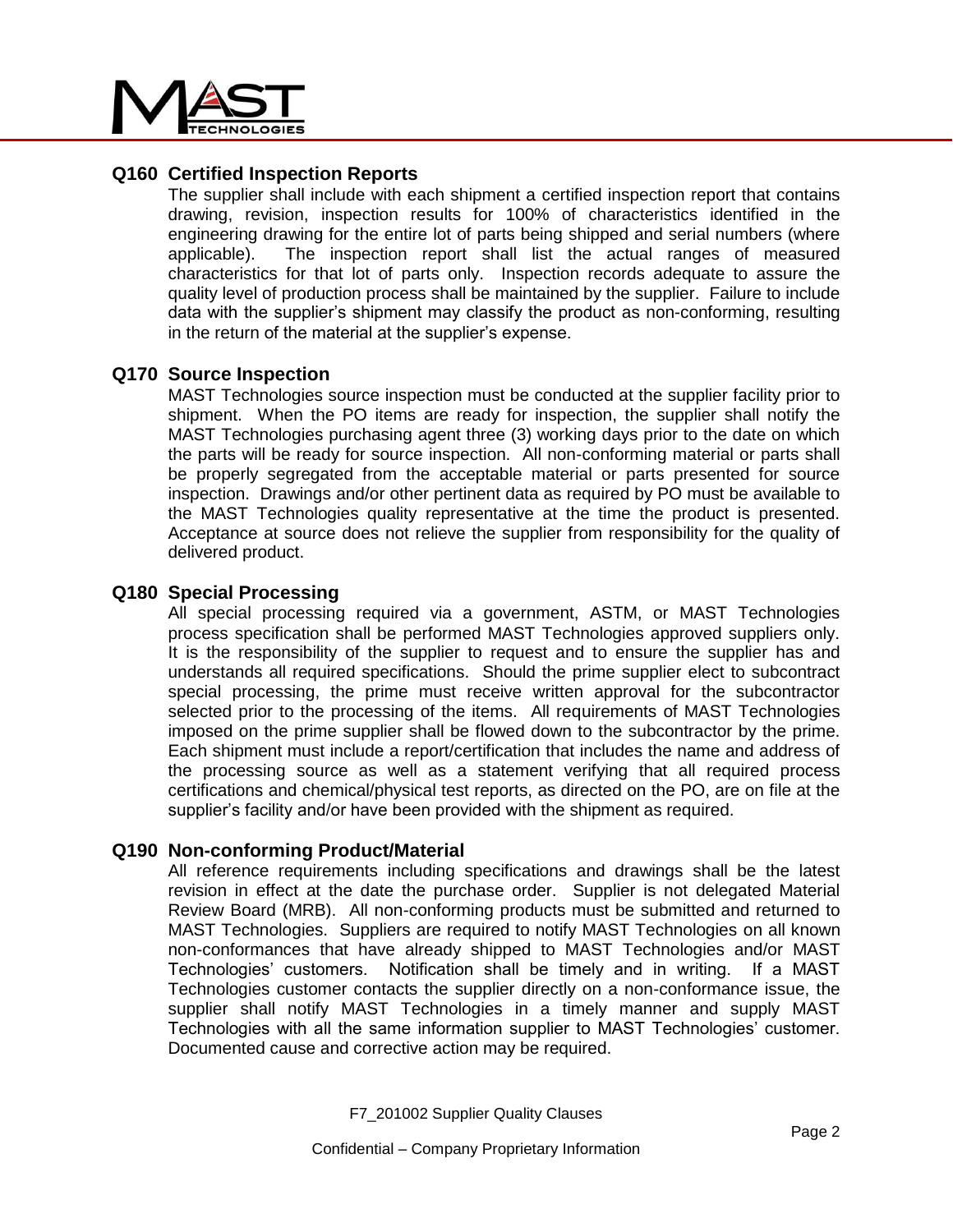

# **Q200 Handling, Packaging, Preservation and Delivery**

The supplier shall use appropriate methods of handling, packaging, and preservation to prevent damage of product in process and during delivery.

## **Q210 Change Notification**

Suppliers are required to notify MAST Technologies in writing prior to any proposed process or product changes. Facility locations and ownership changes must also be reported to MAST Technologies in a timely manner.

#### **Q220 Supplier's Quality System**

The supplier shall implement and maintain a Quality System that conforms, as a minimum, to the requirements of ISO9001/2000. It is desired that the Quality System conforms to the requirements of AS9100.

## **Q230 Right of Entry**

MAST Technologies, their representatives, customer(s) and any regulatory agencies shall have "Right of Access" to the supplier facility, and quality records for the purpose of audit, surveillance and/or verification of quality of work, documentation or material. The supplier shall ensure that this requirement is flowed to their supply chain.

## **Q240 Retention of Records**

The supplier shall maintain records for review by MAST Technologies, customer(s)/regulatory agency for a minimum of three (3) years (unless otherwise specified) and readily retrievable upon request. Records shall include material certification, special processing, work order/traveler, test reports, inspection reports, calibration records, and first articles.

#### **Q250 DFARS Compliant Material**

The supplier shall source and utilize raw materials from DFARS qualifying countries per DFARS 225.872-1 for production of ordered material.